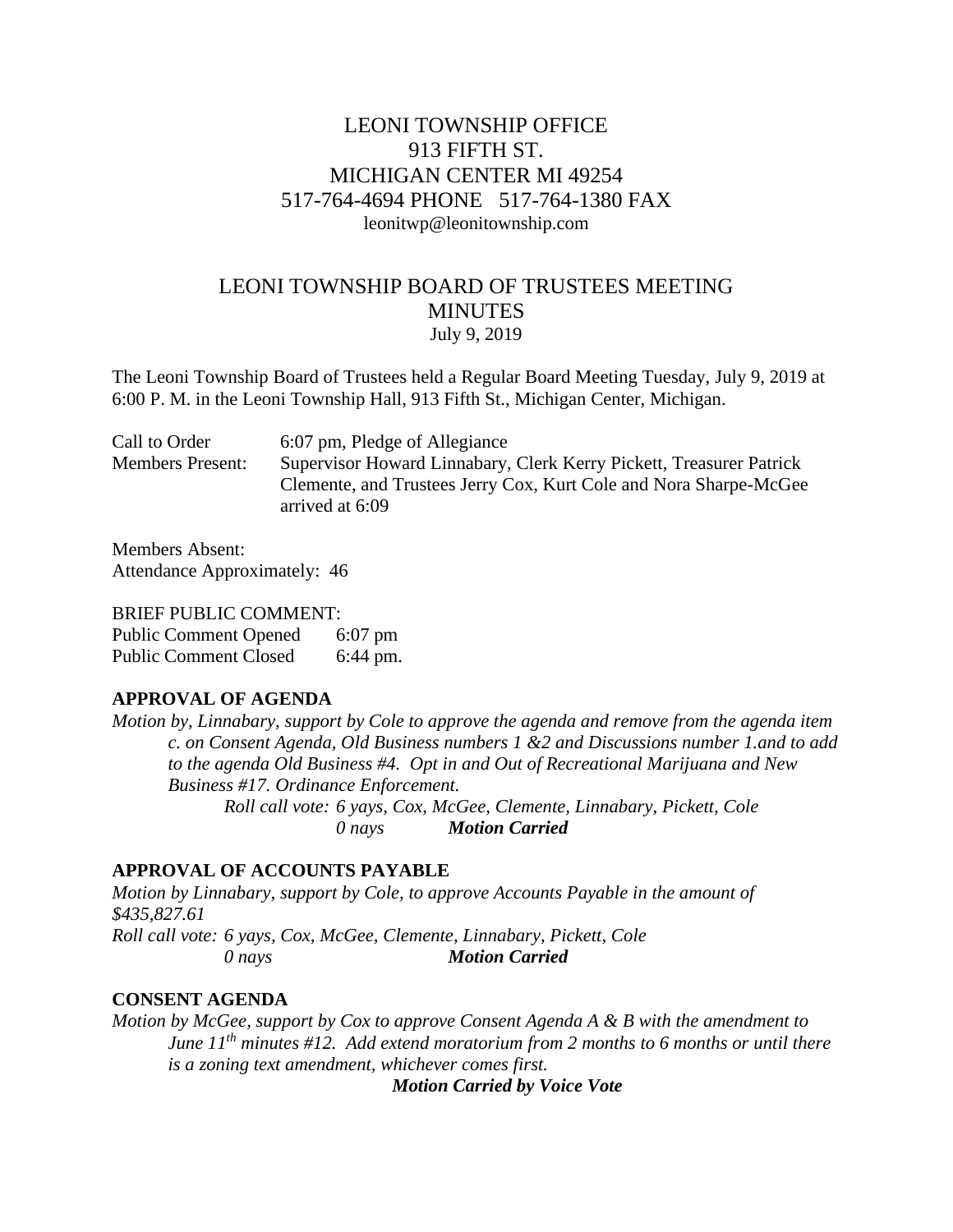**OLD BUSINESS:** 3.) F&V 3 Approved Contractors for Private Lift Stations/Grinder Cans.

**NEW BUSINESS:** 1.) F&V Approval for Pump #1 Repair \$8,228.00

*Guy Conti suggested that we can allocate the funds required from the Sewer fund rather than the General Fund.*

*Motion by Linnabary, support by Cox to approve the pump repair for \$8,228.00 from the Sewer Fund. Roll call vote: 6 yays, Cox, McGee, Clemente, Linnabary, Pickett, Cole 0 nays Motion Carried*

2.) Lester Bros. Invoice for I94 Sewer Main Break \$34,409.74

Cole revealed that there were discrepancies in the dollar amounts between the Lester Brothers contract quotes to the township and the bills that were presented by  $F \& V$ . Recommended that the Board review the two.

*Motion by Linnabary, support by Clemente to pay the invoice to Lester Brothers for \$34,409.74 out of the Sewer Fund with the understanding that the township will discuss and review with Lester Brothers for any possible credits that may apply to our account.*

*Roll call Vote 5 yays, Linnabary, Pickett, Clemente, McGee and Cox 1 nay Cole*

*Motion carried* 

3.) All City Services Invoice for I94 Sewer Main Break \$16,455.00

*Motion by McGee, support by Cox to approve payment of All City Services Invoice for \$16,455.00 from the Sewer Fund with the understanding that the township will review with All City Services for any possible credits that may apply to our account.*

> *Roll call vote: 6 yays, Cox, McGee, Clemente, Linnabary, Pickett, Cole 0 nays Motion Carried*

4.) Napoleon Feed Mill Soil Testing Invoice for \$20,705.85

F&V explained that this soil testing is required every 2 years to be in compliance. Cole asked if we could look at potential to have farmers pay for this testing. F&V stated they have never heard of farmers paying for this service. This is a savings to the township because otherwise we would have to dump at a landfill which could be upward of a quarter of a million dollars expense to township.

*Motion by Linnabary, support by Cole to approve payment to Napoleon Feed Mill for \$20,705.85 from the Sewer Fund. Roll call vote 6 yays, Linnabary, Pickett, Clemente, McGee, Cox and Cole*

*0 nays*

*Motion Carried*

**DISCUSSION**: 2.) School Liaison officer clarification for 2018/2019

Clemente asked for clarification if the payment was supposed to be retroactive for the 2018/2019 school year or for the 2019/2020 year moving forward. Cole understood that it was meant for the present and forward only, not retroactive. Executive Committee to talk to school superintendents.

**NEW BUSINESS:** 5.) Start renewal process on Gillette's Lake Aquatic Weed Control. *Motion by Pickett, support by Linnabary to start 5 yr. Renewal Notice for Gillette's Lake Aquatic Weed Control.*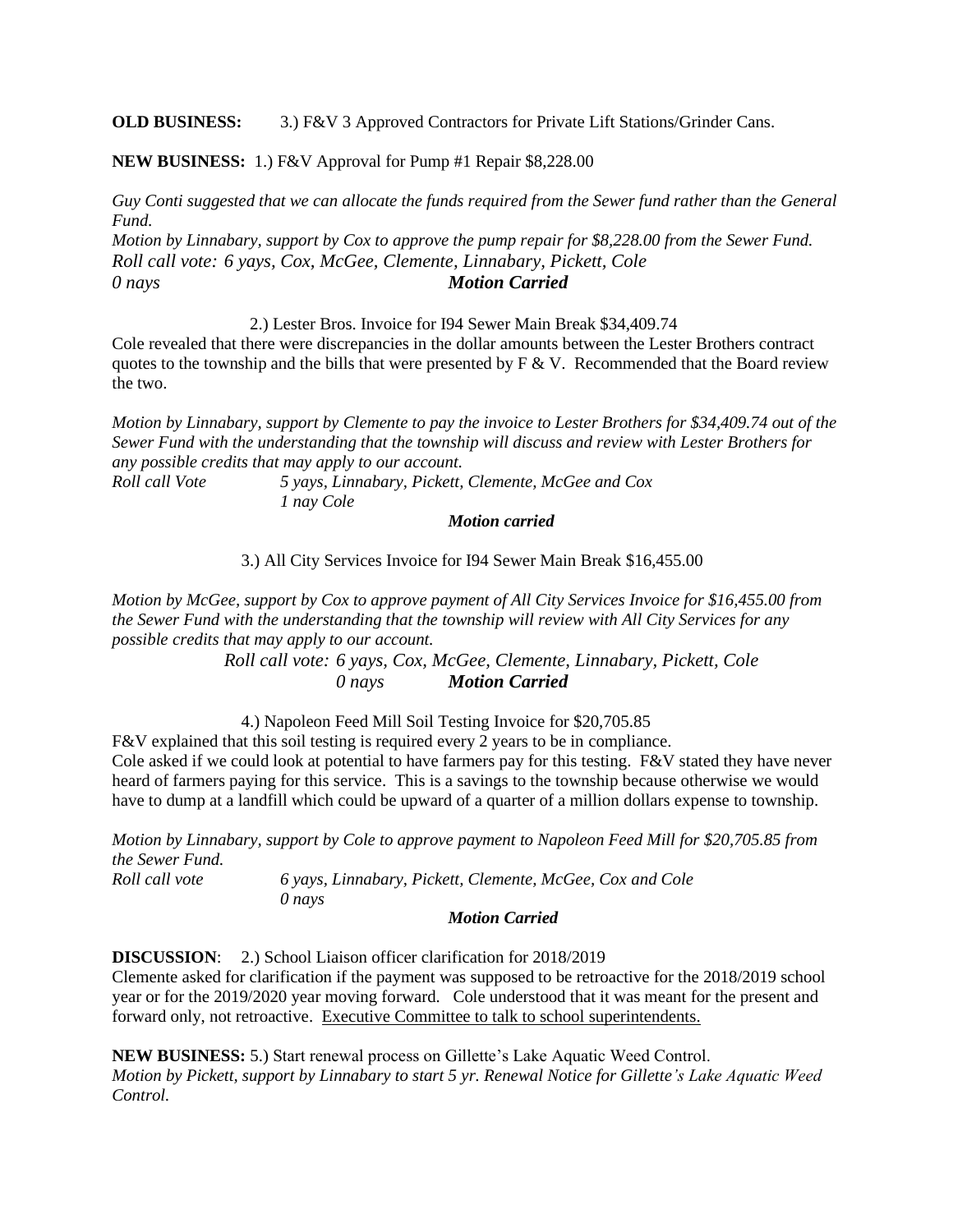*Roll call vote: 6 yays Pickett, Clemente, McGee, Linnabary Cole and Cox 0 nays*

### *Motion Carried*

6.) Text Amendment to B4 zoning for Indoor Shooting Ranges as Conditional Use.

*Motion by Cox, support by McGee for Board to approve the resolution to amend B-4 Zoning to allow Sport Shooting Ranges as a conditional use from the language previously submitted by township attorney with the following changes (which may be adjusted by township attorney without change of intent)*

## STRIKE LANGUAGE ALLOWING FOR REFERRING TO PLANNING COMMISSION AND STRIKE AUTOMATIC RATIFICATION AND RE-ISSUE OF ANY EXISTING CUP'S

## ADD:

The word "INDOOR" Sport Shooting Ranges

- Observe all guidelines from most recent edition of "Lead Management and OSHA Compliance for Indoor Shooting Ranges" as in regards to lead and air quality
- Carry a minimum of liability insurance with the limits set by township and re-adjusted from time to time listing Leoni Township as additional insured and certificate holder
- Supply a copy of a site and safety analysis performed by Range Designer or Developer and Certified Range Safety Officer or Certified Chief Range Safety Officer showing a passing status
- Observe "Generally Accepted Operational Practices" adopted by State of Michigan DNR
- Not be accessible for shooting by the public after hours
- NO public shooting without a Certified Range Safety Officer or Certified Chief Range Safety Officer on Duty
- Install and maintain Security Camera System on premises with accurate time and date stamp
- Observe all additional conditions set by Township on the required CUP

To become effective immediately upon publication

## *Roll call vote: 5 yays, Cox, McGee, Clemente, Linnabary & Pickett 1 nay Cole*

## *Motion Carried*

7.) Text Amendment to AG zoning for Shooting Ranges as Conditional Use.

*Motion by McGee,, supported by Cox, for Board to approve the resolution to amend AG zoning to allow Sport Shooting Ranges as a conditional use with language previously submitted by township attorney EXCEPT with the striking of language referring to Planning Commission and striking automatically ratifying or reissuing any previous CUP's AND ADDING the following language (which may be adjusted by township attorney without change of intent).*

Outdoor ranges: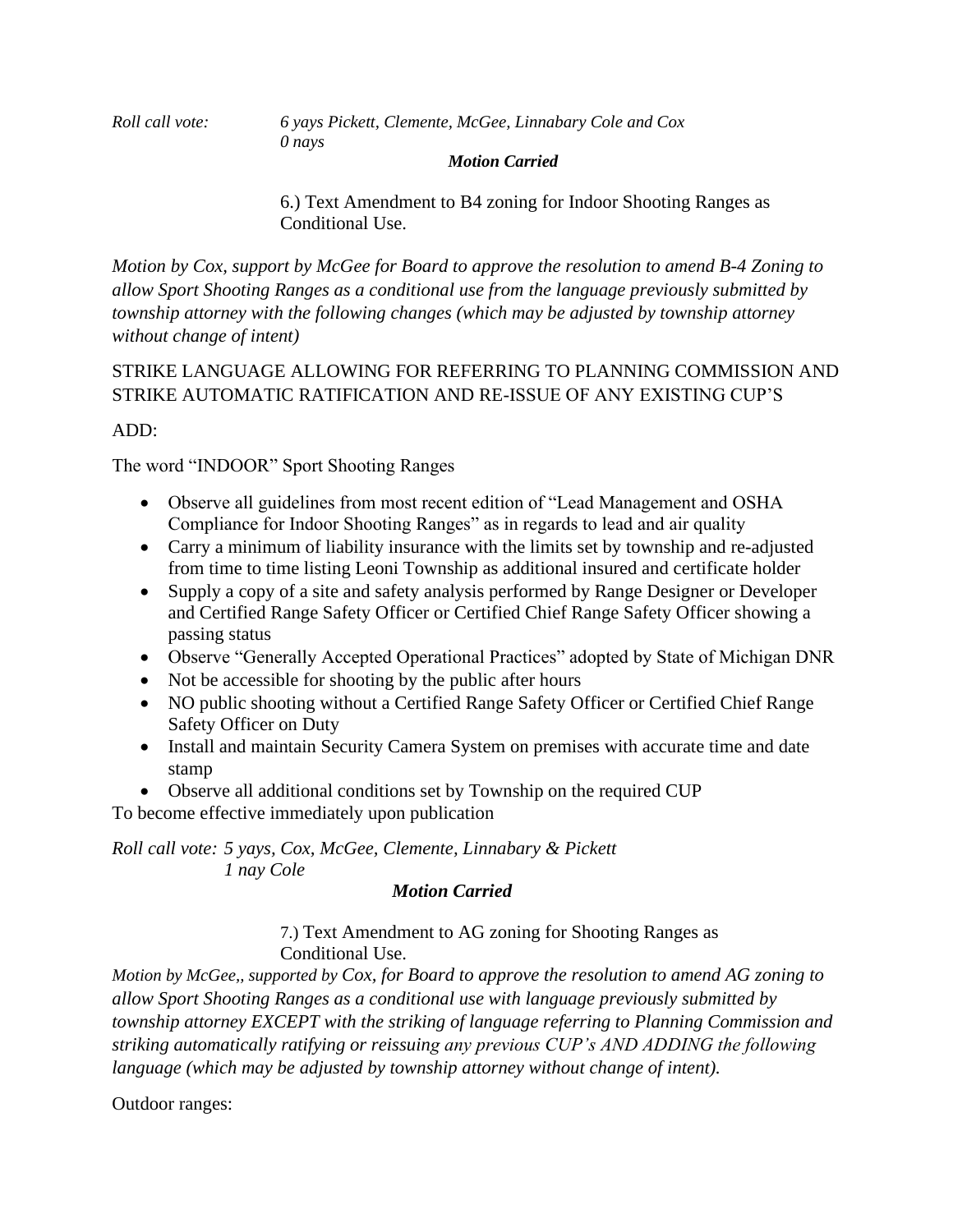- Parcels of 10 acres or more in size
- At least 1 mile from existing schools
- At least 1500 ft from a neighboring township dividing line
- At least 5 miles from any other outdoor lawful sport shooting ranges w/i Leoni
- Must observe all guidelines from EPA's most current edition of "Best Management" Practices for Lead at Outdoor Shooting Ranges" to promote lead safety concerning soil and ground water

Indoor Ranges:

• Observe all guidelines from most recent edition of "Lead Management and OSHA Compliance for Indoor Shooting Ranges"

Both Indoor and Outdoor:

- Carry a minimum of liability insurance with the limits set by township and readjusted from time to time listing Leoni Township as additional insured and certificate holder
- Supply a copy of a site and safety analysis performed by a Range Designer or Developer and Certified Range Safety Officer or Certified Chief Range Safety Officer showing a passing status
- Observe "Generally Accepted Operational Practices" adopted by State of Michigan DNR
- Not be accessible for shooting by the public after hours
- NO public shooting without a Certified Range Safety Officer or Certified Chief Range Safety Officer on Duty
- Install and maintain Security Camera System on premises with accurate time and date stamp
- Observe all additional conditions set by Township on the required CUP

To become effective immediately after publication

*Roll call vote: 4 yays, Cox, McGee, Linnabary and Pickett 2 nays Cole and Clemente*

*Motion Carried*

8.) Text Amendment to Heavy Industrial Zoning *Motion by Cole, support by Cox to table. Voice vote: Motion Carried*

> 9.) Text Amendment to AG zoning prohibiting new Marihuana Agricultural/Processing

*Motion by Cole, support by Clemente to approve the text amendment from Jackson County Planning Commission wording. Roll call vote: 1 yay, Cole*

> *5 nays, Cox, Pickett, Linnabary, McGee and Clemente Motion Failed*

9) Text Amendment to AG zoning prohibiting new Marihuana Agricultural/Processing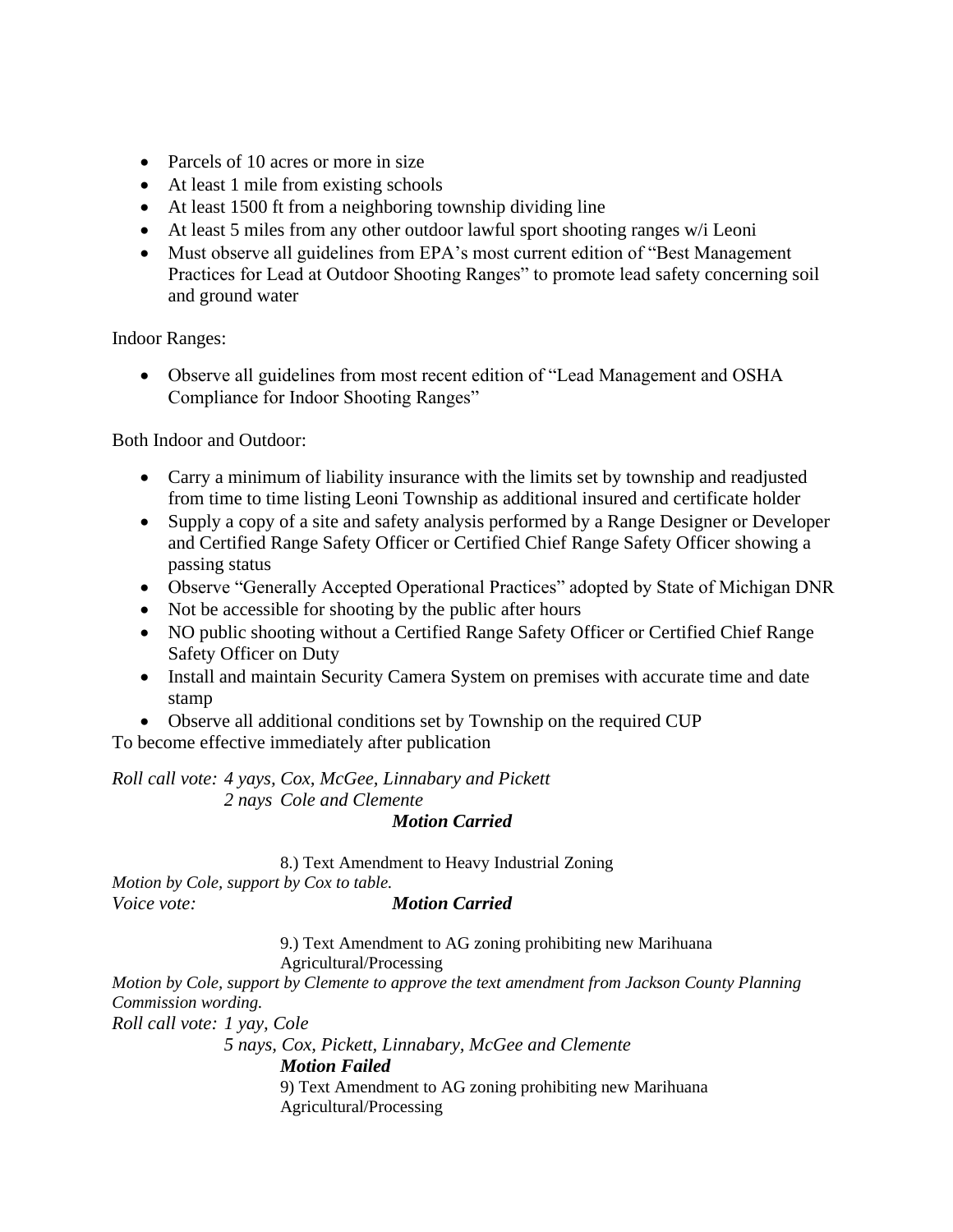*Motion by McGee, support by Cox to adopt Conti's newest version of the text amendment of AG zoning Marihuana Processing and Growing, prohibiting new business but allowing commencement or expansion of current businesses on existing parcels currently owned. (See attached). Roll call vote: 6 yays, Cox, McGee, Clemente, Linnabary, Pickett, Cole 0 nays Motion Carried*

10.) Accept Resignation of Trustee Mike Villarreal *Motion by Cox, support by Linnabary to accept Mike Villarreal's resignation. Roll call vote: 5 yays, Cox, McGee, Clemente, Linnabary and Pickett 1 nay Cole*

#### *Motion Carried*

11.) Geophysical Mapping Estimate for Leoni & Maxon Cemeteries *Motion by Pickett, support by Linnabary to approve estimate for Geophysical mapping for \$12,420.00 Roll call vote: 6 yays, Cox, McGee, Clemente, Linnabary, Pickett, Cole 0 nays*

*Motion Carried*

12.) Demo Bids from Lester Bros., Dullock Excavating and Tylutki Excavating *Motion by Pickett, support by Linnabary to table for more information. Voice vote Motion Carried* 13.) Approve Pam Trammell as secretary for Zoning Board for \$35/meeting

*Motion by Cole, support by McGee to accept Pam Trammell as secretary for Zoning Board. Roll call vote: 6 yays Clement, Pickett, McGee, Cole, Linnabary and Cox 0 nays*

#### *Motion Carried*

14.) Land Division Committee Appointment Recommendation by Supervisor, Building administrator was on Land Division Committee and it is a conflict of interest so township supervisor requested that he be replaced.

*Motion by Cox, support by Pickett to elect Linnabary to be new Land Division Committee appointment. Roll call vote: 6 yays, Pickett, Clement, McGee, Cole and Cox*

*0 nays*

#### *Motion Carried*

15.) Board of Trustees to recommend to the Planning Commission to review lot coverage ceilings and setback ordinance.

*Motion by McGee, support by Cox to recommend to Planning Commission to review all zoning for lot coverage ceilings and setbacks, especially AG and Ind. and make recommendations to Board. Roll call vote: 5 yays, Clement, Pickett, Linnabary Cox and McGee*

*1 nay Cole*

*Motion Carried*

16.) Approval of Assessing Assistant for \$12.00 an hour. *Motion by Linnabary, support by Clemente to approval hire of Assessing Assistant for 16 hours a week at \$12.00 an hour. Roll call vote: 5 yays, Pickett, Cox, McGee, Picket and Linnabary 1 nay Cole*

*Motion Carried*